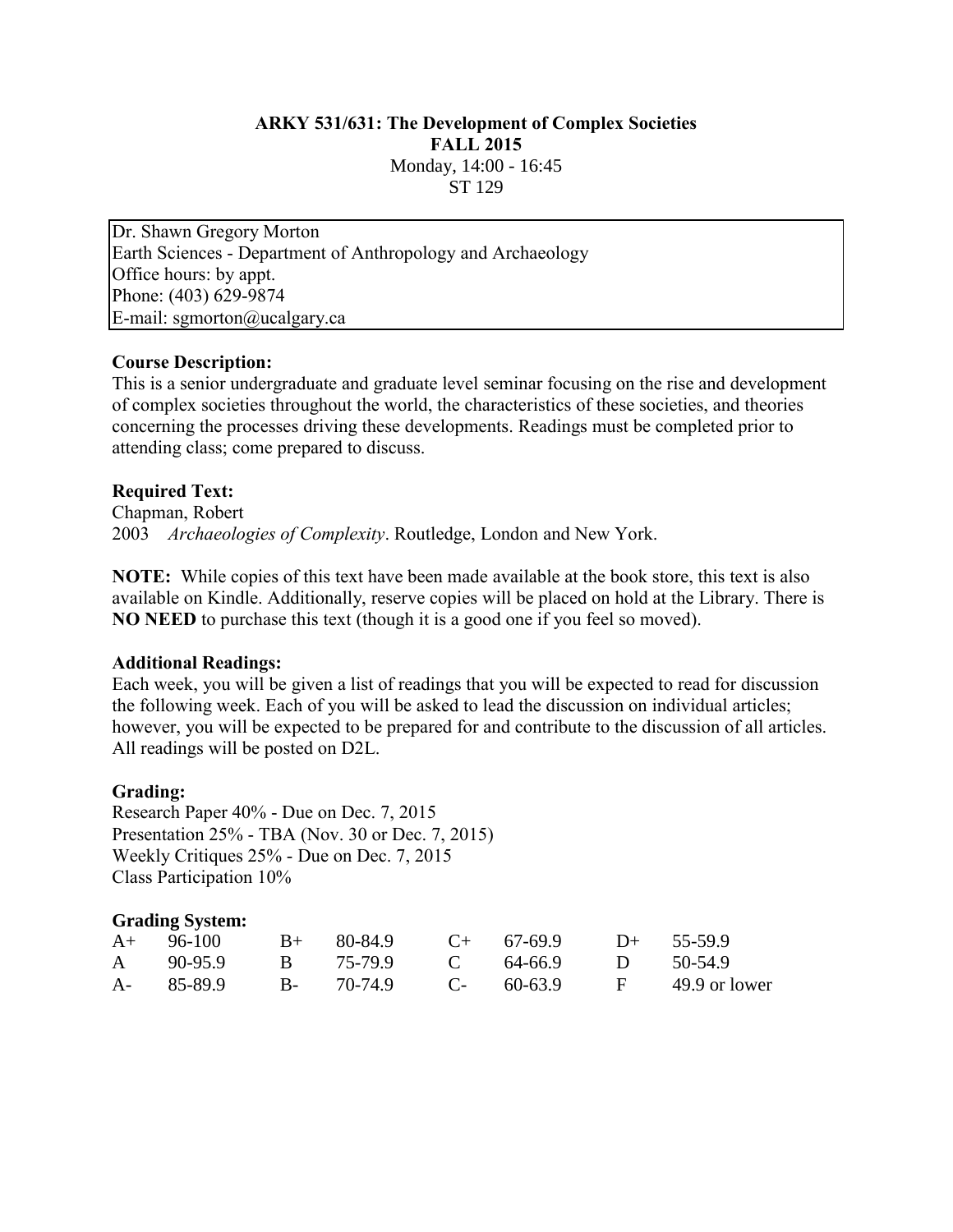## **Policy for Late Assignments**

Students who miss their presentation or hand in a late assignment without legitimate documentation for medical reasons or a family emergency will receive 0% for that presentation or assignment. Failure to attend class will negatively impact your participation mark.

#### **Critiques:**

Five times during the semester, you are required to submit a critique of the weekly readings. This critique should highlight the common thread among the articles by comparing and contrasting the readings. It should also note the strengths of the arguments presented, as well as the weaknesses. These critiques should be approximately 1200-1500 words in length. All critiques are due prior to submission of your final paper.

#### **Presentations:**

The final presentation is topical. It is expected that undergraduate presentations measure 15 minutes in length. Graduate presentations are 30 minutes in length. The presentation should be a thorough study of some aspect of complexity discussed in class. You will be assigned a culture area to address.

#### **Final Research Paper:**

Your final paper should be approximately 10 pages in length for undergraduates, 20-25 pages in length for graduates, and address the same topic as your presentation. Your paper is due on the last day of class.

Your paper should be thoroughly researched, well organized, and well written. The sooner you start the better. You may find that you will need to order some sources through Interlibrary Loans.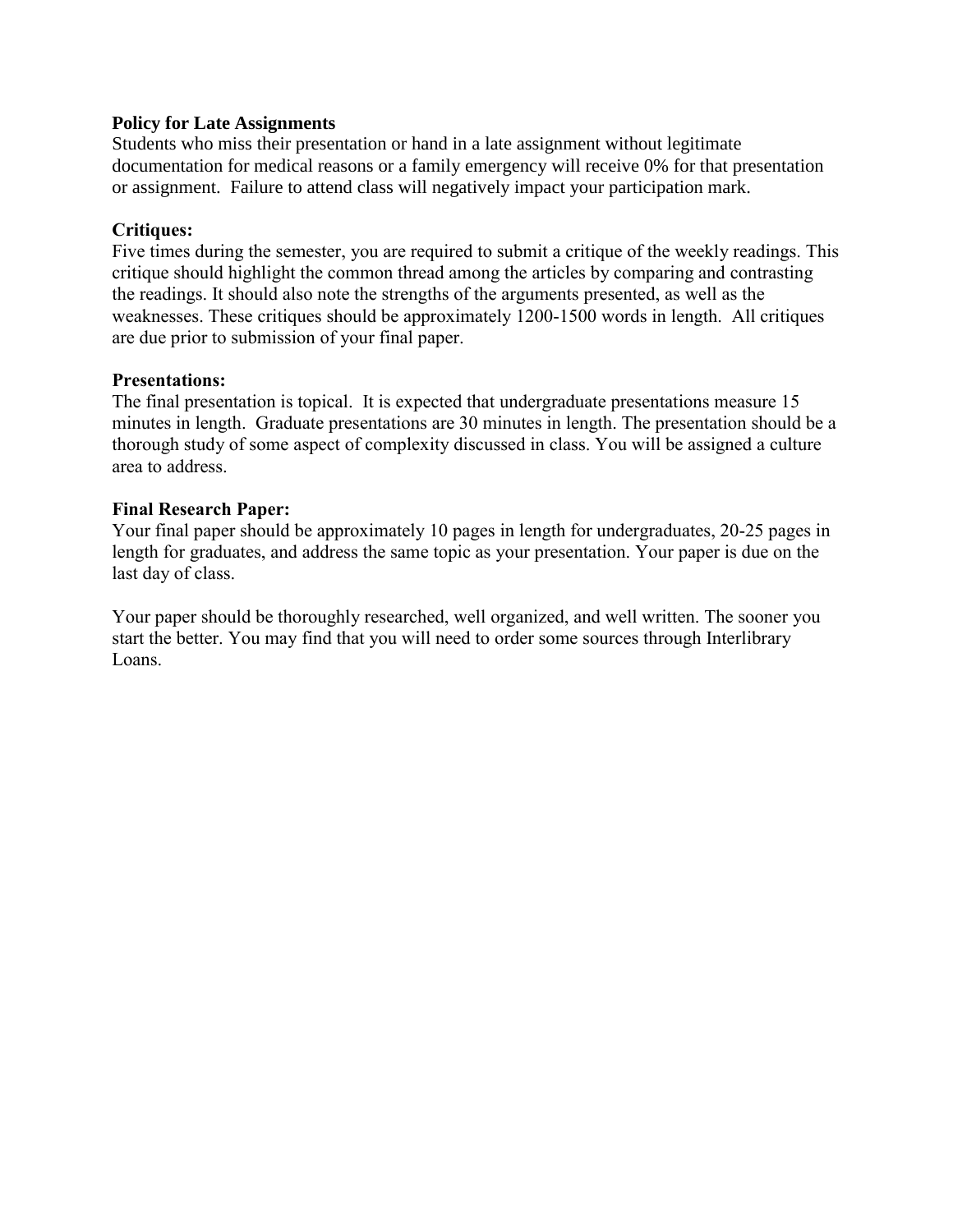# **Schedule of Lectures and Readings**

| WEEK                   | <b>LECTURE/DISCUSSION TOPIC</b><br>(subject to change)              | <b>ADDITIONAL</b><br><b>ACTIVITY</b><br>(subject to<br>change) | <b>READINGS</b><br>(read<br><b>BEFORE</b><br>class) |
|------------------------|---------------------------------------------------------------------|----------------------------------------------------------------|-----------------------------------------------------|
| Week $1$ (Sep 7)       | Labour Day - No classes                                             |                                                                |                                                     |
| Week $2$ (Sep 14)      | Intro to course, and to the study of<br>'complexity' in archaeology | No lecture -<br>concentrate on<br>readings.                    | Chapman -<br>Chpts. 1 - 4                           |
| Week $3$ (Sep 21)      | Complex archaeologies and<br>archaeologies of complexity            |                                                                | Chapman -<br>Chpt. 7                                |
| Week 4 (Sep 28)        | Sociopolitical organization - Pt. 1                                 |                                                                | <b>TBA</b>                                          |
| Week $5$ (Oct $5$ )    | Sociopolitical organization - Pt. 2                                 |                                                                | <b>TBA</b>                                          |
| Week $6$ (Oct 12)      | Thanksgiving - No classes                                           |                                                                |                                                     |
| <b>Week 7 (Oct 19)</b> | Sociopolitical organization - Pt. 3                                 |                                                                | <b>TBA</b>                                          |
| Week 8 (Oct 26)        | Economy - Pt. 1                                                     |                                                                | <b>TBA</b>                                          |
| Week $9$ (Nov 2)       | Economy - Pt. 2                                                     |                                                                | <b>TBA</b>                                          |
| Week 10 (Nov 9)        | Cognitive and symbolic aspects - Pt. 1                              |                                                                | <b>TBA</b>                                          |
| Week 11 (Nov 16)       | Cognitive and symbolic aspects - Pt. 2                              |                                                                | <b>TBA</b>                                          |
| Week 12 (Nov 23)       | Cognitive and symbolic aspects - Pt. 3                              |                                                                | <b>TBA</b>                                          |
| Week 13 (Nov 30)       | <b>Class Presentations</b>                                          |                                                                |                                                     |
| Week 14 (Dec 7)        | <b>Class Presentations</b>                                          | Final paper due                                                |                                                     |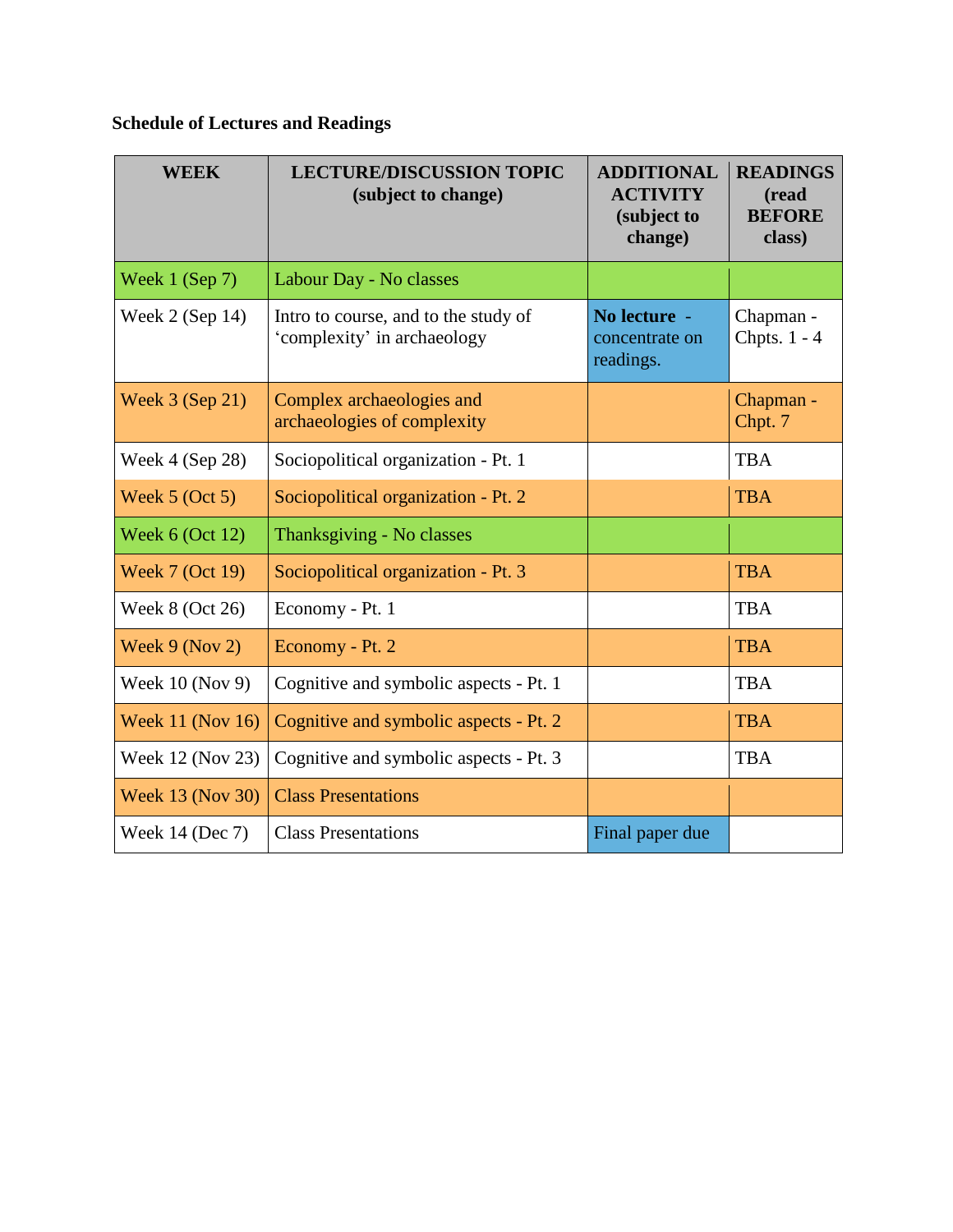# **ADDITIONAL CONTENT OF THE COURSE OUTLINE**

# **Attendance**

It is strongly advised that students attend all classes. Although lectures, discussions, presentations, and readings will provide overlapping material, students are responsible for all materials covered. **A strong passing grade will be difficult without regular class attendance.**

# **Cell Phones, etc.**

Ringers must be set to 'silent' or 'meeting' to avoid disrupting the class. Cell phone conversations are not permitted in class and students must excuse themselves from the lecture room to receive calls. Internet and other electronic devices (e.g. laptops, tablets) are permitted in class. However, if a student's activity on such devices is interrupting the learning experience of others, they will be asked to cease such activity.

# **Writing Across the Curriculum**

Writing skills are not exclusive to English courses and, in fact, should cross all disciplines. The University supports the belief that throughout their university careers, students should be taught how to write well so that when they graduate their writing abilities will be far above the minimal standards required at entrance. Consistent with this belief, students are expected to do a substantial amount of writing in their university courses and, where appropriate, instructors can and may use writing and the grading thereof as a factor in the evaluation of student work. The services provided by the Writing Centre in the Effective Writing Office can be utilized by all undergraduate and graduate students who feel they require further assistance.

## **Academic Accommodation Policy**

The purpose of academic accommodation is to provide students with documented disabilities equal opportunity to master the essentials of a post-secondary education. Students with disabilities at the University of Calgary have met all admission requirements but may have done so with the use of accommodations. Similarly, they are expected to meet all academic and nonacademic requirements. Adaptive technology and other academic accommodations do not relieve students of their responsibility to develop the essential skills and abilities expected of all students. Please refer to the following web link for detailed information: http://www.ucalgary.ca/drc/node/71

## **Disability Resource Centre Accommodations**

It is the responsibility of the student to request academic accommodations. If you are a student with a documented disability who may require academic accommodation and have not registered with the Disability Resource Centre, please contact their office at  $(403)220-8237$ .

Students who have not registered with the Disability Resource Centre are not eligible for formal academic accommodation. Students are also required to discuss their needs with the instructor no later than fourteen (14) days after the start of the course.

# **Freedom of Information and Protection of Privacy Act**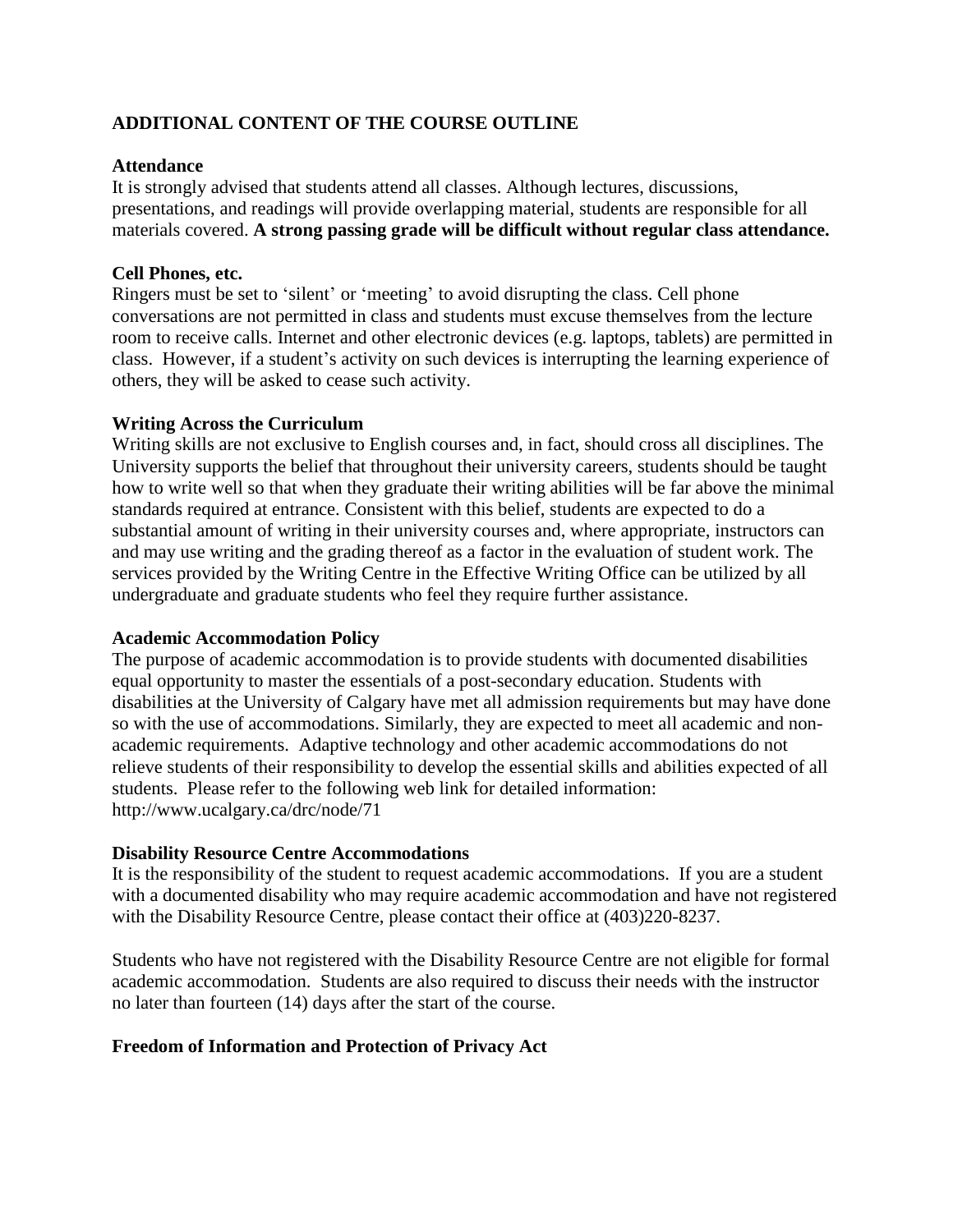The University of Calgary is committed to protecting the privacy of individuals who work and study at the University or who otherwise interact with the University in accordance with the standards set out in the Freedom of Information and Protection of Privacy Act.

Please refer to the following link for detailed information: http://www.ucalgary.ca/secretariat/system/files/foip%20overview.pdf

# **Academic Misconduct**

Academic dishonesty is an unacceptable activity at the University of Calgary and students are strongly advised to read the Student Misconduct section of the University Calendar. Quite often, students are unaware of what constitutes academic dishonesty or plagiarism. The most common are:

1) Presenting another student's work as your own;

- 2) Presenting an author's work or ideas as you own without proper referencing;
- 3) Using work completed for another course.

This activity will not be tolerated and students conducting themselves in this manner will be dealt with according to the procedures outlined in the University Calendar.

For detailed information on what constitutes academic misconduct, please refer to the following link: http://www.ucalgary.ca/pubs/calendar/current/k-2-1.html

# **Emergency Evacuation Assembly Points**

In the event of an emergency that requires evacuation, please refer to the following link to become familiar with the assembly points for the class: http://www.ucalgary.ca/emergencyplan/assemblypoints

# **Safewalk Information**

Campus Security, in partnership with the Students' Union, provides the Safewalk service, 24 hours a day to any location on Campus including the LRT, parking lots, bus zones and University residences. Contact Campus Security at (403) 220-5333 or use a help phone, and Safewalkers or a Campus Security Officer will accompany you to your campus destination.

# **Contact Information for Student and Faculty Representation**

Student Union Vice President – Academic Phone: (403) 220-3911 Email: suvpaca@ucalgary.ca

Student Union Faculty Representative Phone: (403) 220-3913 Email: socilscirep@su.ucalgary.ca

Student Ombudsman's Office http://www.su.ucalgary.ca/services/student-services/students-rights.html

# **Statement of** *Fair Warning*